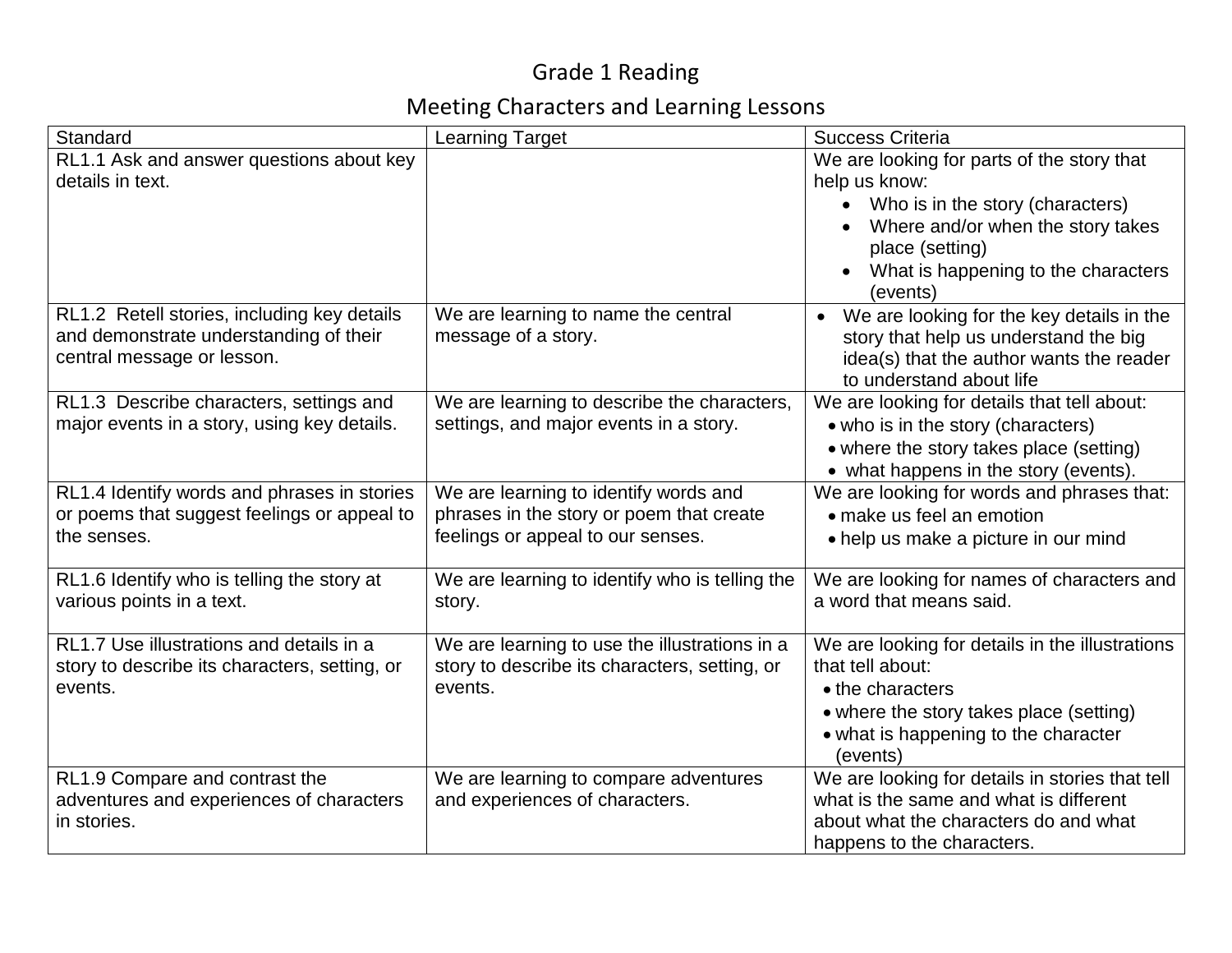## Grade 1 - Reading

## Learning About the World

| Standard                                                                                                                                                                  | <b>Learning Target</b>                                                                                              | Success Criteria                                                                                                                                                                                                                                                                                                                                                                                                                                                                                |
|---------------------------------------------------------------------------------------------------------------------------------------------------------------------------|---------------------------------------------------------------------------------------------------------------------|-------------------------------------------------------------------------------------------------------------------------------------------------------------------------------------------------------------------------------------------------------------------------------------------------------------------------------------------------------------------------------------------------------------------------------------------------------------------------------------------------|
| RI1.1 Ask and answer questions about key<br>details in a text.                                                                                                            | We are learning to identify key details in<br>informational text.                                                   | We are looking for pictures or sentences<br>that tell us the important facts about a topic.                                                                                                                                                                                                                                                                                                                                                                                                     |
| RI1.2 Identify the main topic and retell key<br>details of a text.                                                                                                        | We are learning to tell the main topic and<br>key details of a text.                                                | We are looking for:<br>What the text is mostly about (main<br>topic)<br>Pictures and sentences that tell us<br>about the big idea (key details)                                                                                                                                                                                                                                                                                                                                                 |
| RI1.3 Describe the connection between two<br>individuals, events, ideas, or pieces of<br>information in a text.                                                           | We are learning to describe the connection<br>between two people, events, or ideas within<br>an informational text. | We are looking for details that tell or show<br>how or why two people, events or ideas go<br>together.                                                                                                                                                                                                                                                                                                                                                                                          |
| RI1.5 Know and use various text features<br>(e.g., headings, tables of contents,<br>glossaries, electronic menus, icons) to<br>locate key facts or information in a text. | We are learning to use text features to<br>locate information.                                                      | We are looking for<br>Headings (titles of sections of text)<br>Tables of contents (a list of topics in<br>the text with page numbers that they<br>start on, found at the beginning of<br>text)<br>Glossaries (a list of words from the<br>text and what they mean, found in<br>the back of the text, in abc order)<br>Electronic menus (a list of choices<br>$\bullet$<br>found on computers, iPads, and<br>other electronic devices)<br>Icons (a picture or symbol that<br>represents a topic) |
| RI1.6 Distinguish between information<br>provided by pictures or other illustrations<br>and information provided by the words in a<br>text.                               | We are learning to tell the ways that<br>readers get information from a text.                                       | We are looking for information that comes<br>from:<br><b>Pictures</b><br>$\bullet$<br>Illustrations<br>Word<br>$\bullet$                                                                                                                                                                                                                                                                                                                                                                        |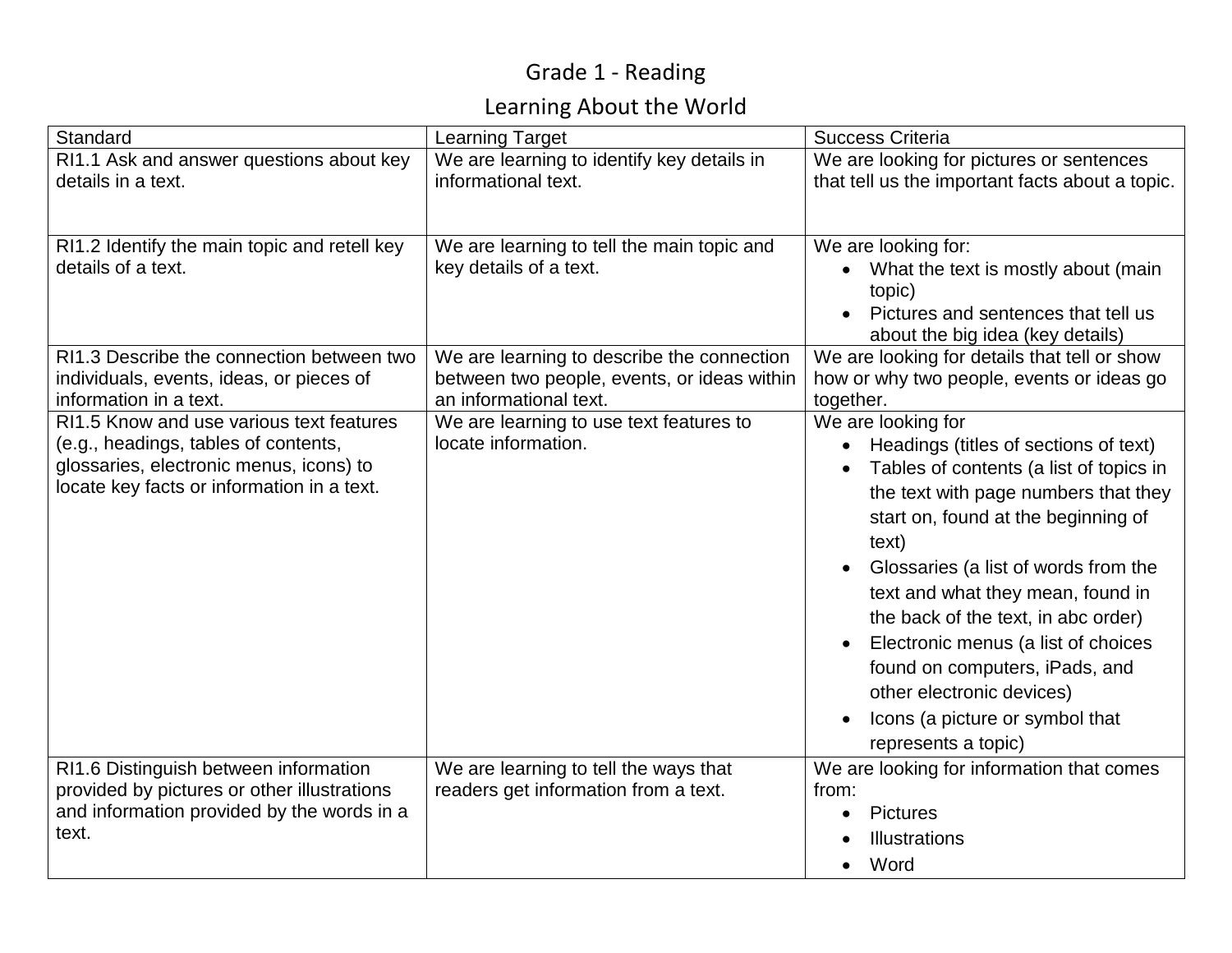| RI1.7 Use the illustrations and details in a    | We are learning to use pictures and details     | We are looking for details in the illustrations |
|-------------------------------------------------|-------------------------------------------------|-------------------------------------------------|
| text to describe its key ideas.                 | to describe the key ideas of a text.            | and text that tell us more about the topic.     |
|                                                 | We are looking for details in the illustrations |                                                 |
|                                                 | and text that tell us more about the topic.     |                                                 |
| RI1.9 Identify basic similarities in and        | We are learning to compare two texts that       | We are looking for:                             |
| differences between two texts on the same       | are about the same topic.                       | • similarities (how the two texts are           |
| topic (e.g., in illustrations, descriptions, or |                                                 | alike)                                          |
| procedures)                                     |                                                 | • differences (how the two texts                |
|                                                 |                                                 | are different)                                  |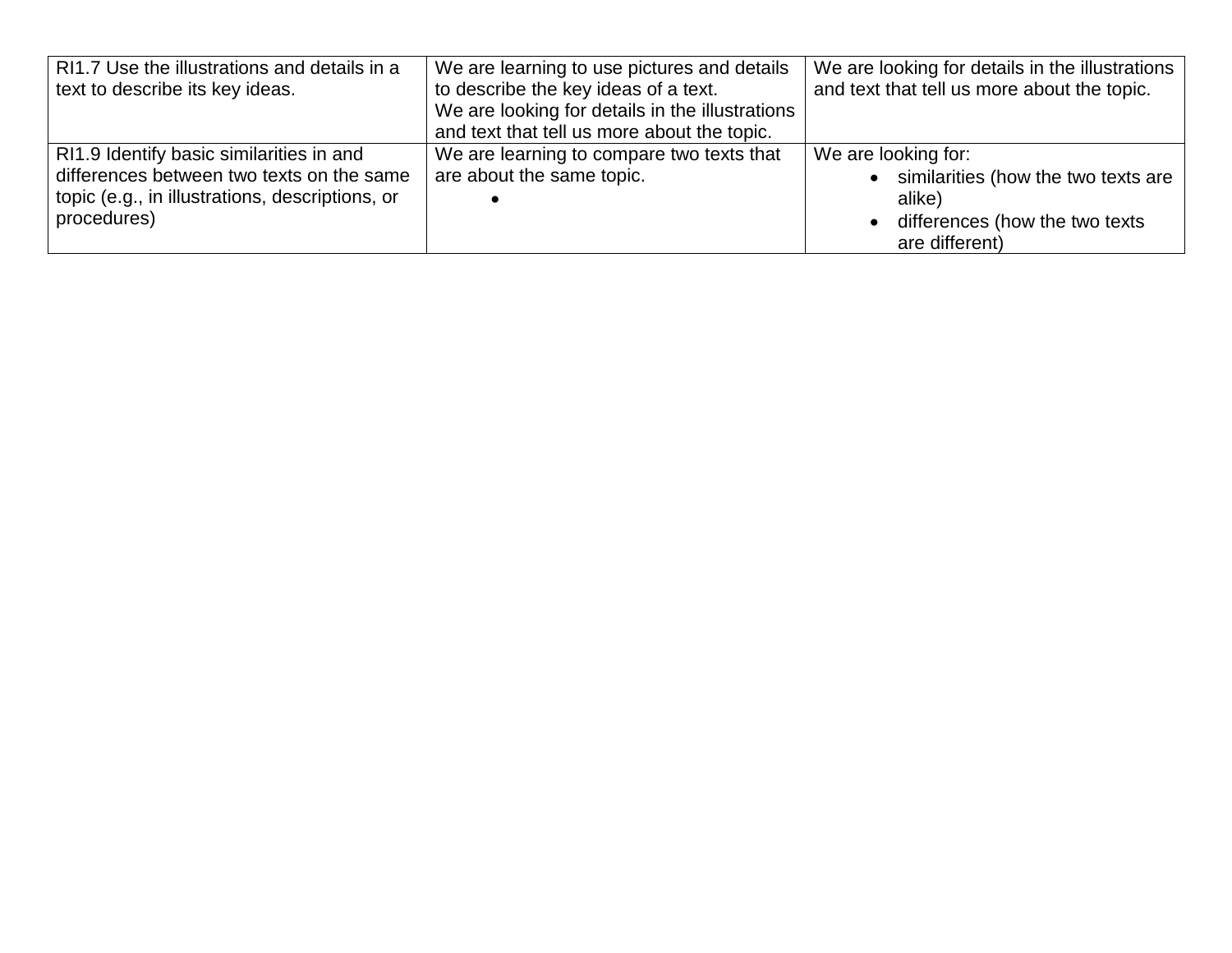## Grade 1 Reading

### Readers Have Big Jobs to Do

| Standard                                                                | <b>Learning Target</b>                                   | <b>Success Criteria</b>                                               |
|-------------------------------------------------------------------------|----------------------------------------------------------|-----------------------------------------------------------------------|
| RL 1.1 Ask and answer questions about                                   | We are learning to identify key details of a             | We are looking for parts of the story that                            |
| key details in text.                                                    | text.                                                    | help me answer:                                                       |
|                                                                         |                                                          | • Who is in the story? (characters)                                   |
|                                                                         |                                                          | • Where and/or when the story takes                                   |
|                                                                         |                                                          | place? (setting)<br>• What is happening to the character?             |
|                                                                         |                                                          | (events)                                                              |
| RL1.2 Retell stories, including key details                             | We are learning to retell a story.                       | We are looking for the key details from the                           |
| and demonstrate understanding of their                                  |                                                          | beginning, middle and end of the story told                           |
| central message or lesson.                                              |                                                          | in the order they happened.                                           |
|                                                                         | We are learning to name the central                      | We are looking for the big idea(s) that the                           |
|                                                                         | message or lesson of a story.                            | author wants the reader to understand                                 |
|                                                                         |                                                          | about life.                                                           |
| RL1.4 Identify words and phrases in stories                             | We are learning to identify words and                    | We are looking for words and phrases that:                            |
| or poems that suggest feelings or appeal to                             | phrases in the story or poem that create                 | • make us feel an emotion                                             |
| the senses.                                                             | feelings or appeal to our senses.                        | • help us make a picture in our mind                                  |
| RL1.6 Identify who is telling the story at<br>various points in a text. | We are learning to identify who is telling the<br>story. | We are looking for names of characters and<br>a word that means said. |
| RL1.7 Use illustrations and details in a                                | We are learning to use the illustrations in a            | We are looking for details in the illustrations                       |
| story to describe its characters, setting, or                           | story to describe its characters, setting, or            | that tell about:                                                      |
| events.                                                                 | events.                                                  | • the characters                                                      |
|                                                                         |                                                          | • where the story takes place (setting)                               |
|                                                                         |                                                          | • what is happening to the character<br>(events)                      |
| RI1.1 Ask and answer questions about key                                | We are learning to identify key details in               | We are looking for pictures or sentences                              |
| details in a text.                                                      | informational text.                                      | that tell us the important facts about a topic.                       |
|                                                                         |                                                          |                                                                       |
| RI1.2 Identify the main topic and retell key                            | We are learning to tell the main topic and               | We are looking for:                                                   |
| details of a text.                                                      | key details of a text.                                   | What the text is mostly about (main<br>$\bullet$                      |
|                                                                         |                                                          | topic)                                                                |
|                                                                         |                                                          | • Pictures and sentences that tell us                                 |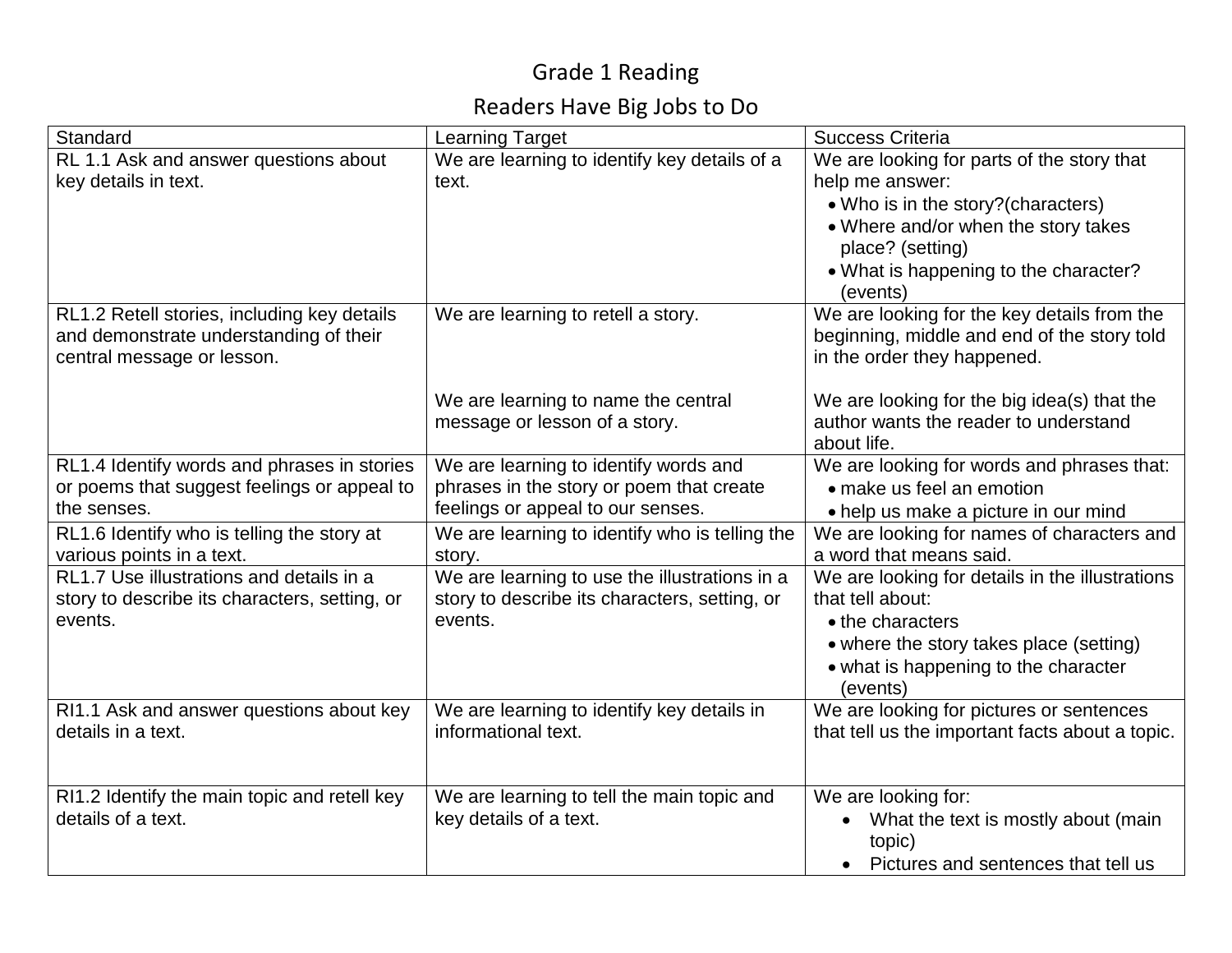|                                              |                                                 | about the big idea (key details)                |
|----------------------------------------------|-------------------------------------------------|-------------------------------------------------|
| RI1.3 Describe the connection between two    | We are learning to describe the connection      | We are looking for details that tell or show    |
| individuals, events, ideas, or pieces of     | between two people, events, or ideas within     | how or why two people, events or ideas go       |
| information in a text.                       | an informational text.                          | together.                                       |
| RI1.7 Use the illustrations and details in a | We are learning to use pictures and details     | We are looking for details in the illustrations |
| text to describe its key ideas.              | to describe the key ideas of a text.            | and text that tell us more about the topic.     |
|                                              | We are looking for details in the illustrations |                                                 |
|                                              | and text that tell us more about the topic.     |                                                 |